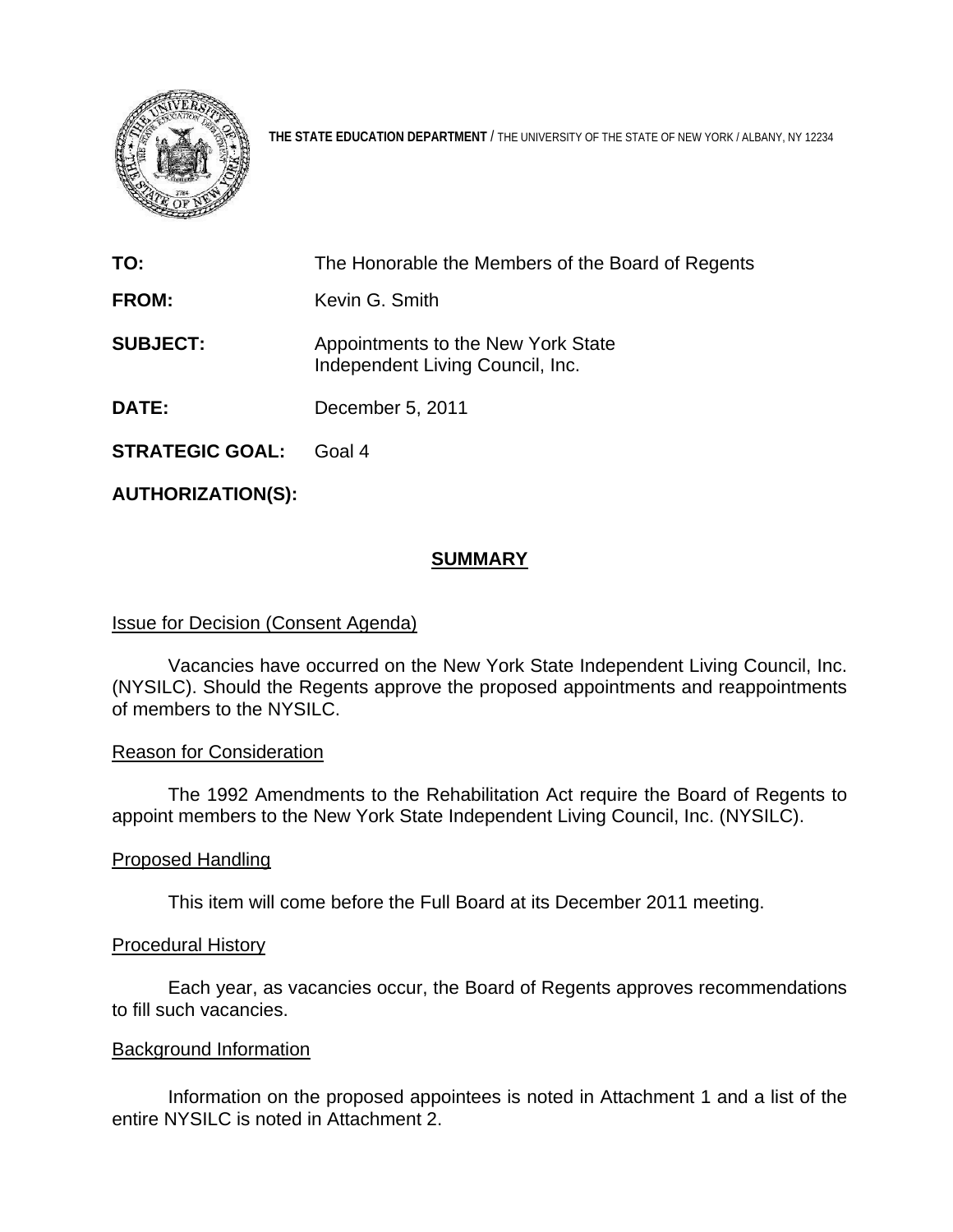## Recommendation

**VOTED:** that Clinton Brown III, Helen Fang, Luis Gutierrez, Susan Hoger, Maura Kelley, and Susan Ruff be appointed for a three-year term beginning January 1, 2012 and ending December 31, 2014.

**VOTED:** that Kari Cooke and Marc Rosen be appointed for a two year unexpired term beginning January 1, 2012 and ending December 31, 2013.

**VOTED:** that Carla Lewis-Irizarry be appointed for a one year unexpired term beginning January 1, 2012 and ending December 31, 2012.

**VOTED:** that Denise Figueroa, Ralph Giordano, Wendy Strobel-Gower, Michael Peluso, Melanie Shaw, and Kenneth Stewart be reappointed for a three-year term beginning January 1, 2012 and ending December 31, 2014.

## Timetable for Implementation

Upon approval by the Regents of the recommended candidates, appointments will go into effect January 1, 2012.

**Attachments**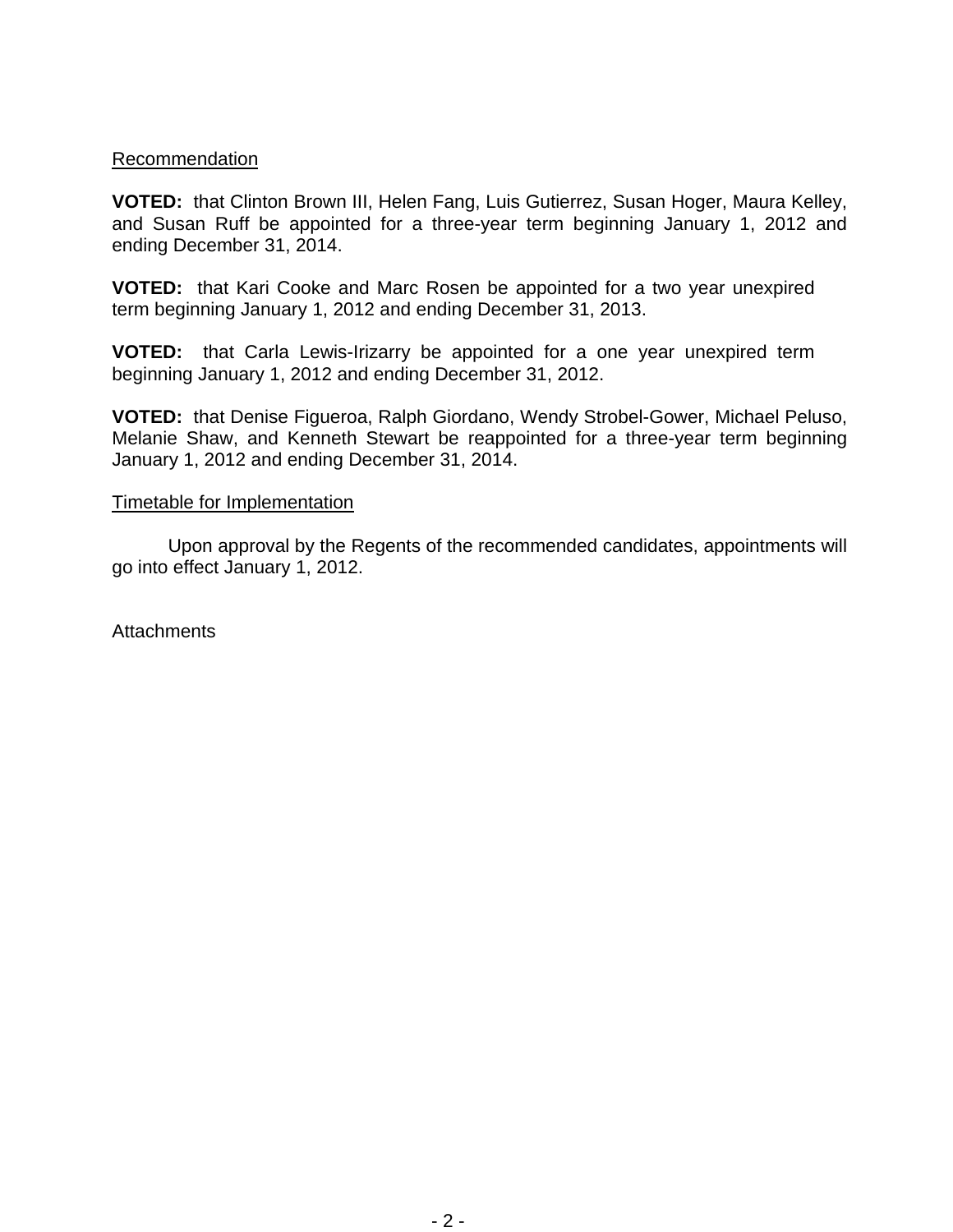# **New York State Independent Living Council, Inc. (New Appointments)**

ACCES is recommending five new appointments and one reappointment resulting from expiring terms of existing members.

**Clinton H. Brown III**  22 California Street Hicksville, NY 11801 **(516) 343-3600**  [cbrown92@optonline.net](mailto:cbrown92@optonline.net) 

- Co-Chaired the Little People of America National Conference in 2009. The conference brought in over 2,600 attendees from 24 different countries. The event was the largest seven-day conference in LPA history.
- Initiated a local sports program for little people in the New York metro area, called the New York Towers basketball group. The basketball group has now branched into motivational speaking and doing awareness assemblies at schools for a program created known as the Beyond The Rim Experience.
- Hosted a 30-minute WPIX documentary called "Walk A Mile In My Shoes", which highlighted a day in the life of 4 students of the Viscardi School. This eye-opening documentary would go on to be shown in classrooms all over the country as an educational tool to introduce people with disabilities to public schools. Clinton won an Emmy award for his performance as Host, in 1993 at the age of 12.

# **Kari F. Cooke**

3657 Broadway (Apt. 8-B) New York City, NY 10031 (217) 377-3679 [KariC10@yahoo.com](mailto:KariC10@yahoo.com)

- Masters Degree in Rehabilitation Counseling from Northern Illinois University with a focus on deaf/hard-of-hearing; graduated with Honors
- For the past four years, Kari has been employed by New York State Homes and Community Renewal Office of Rent Administration as a Housing and Community Renewal Specialist.
- While on the Board of Directors for NYC Black Deaf Advocates, she was involved in rebuilding the professional brand of the organization, and developed a schedule of events supporting the financial oversight of the organization. Additionally, Kari lent her knowledge as a lecturer for college classrooms (such as Nyack College), increasing awareness of disability culture.

# **Helen Fang**

P.O. Box 980 New York City, NY 10013 (917) 957-1871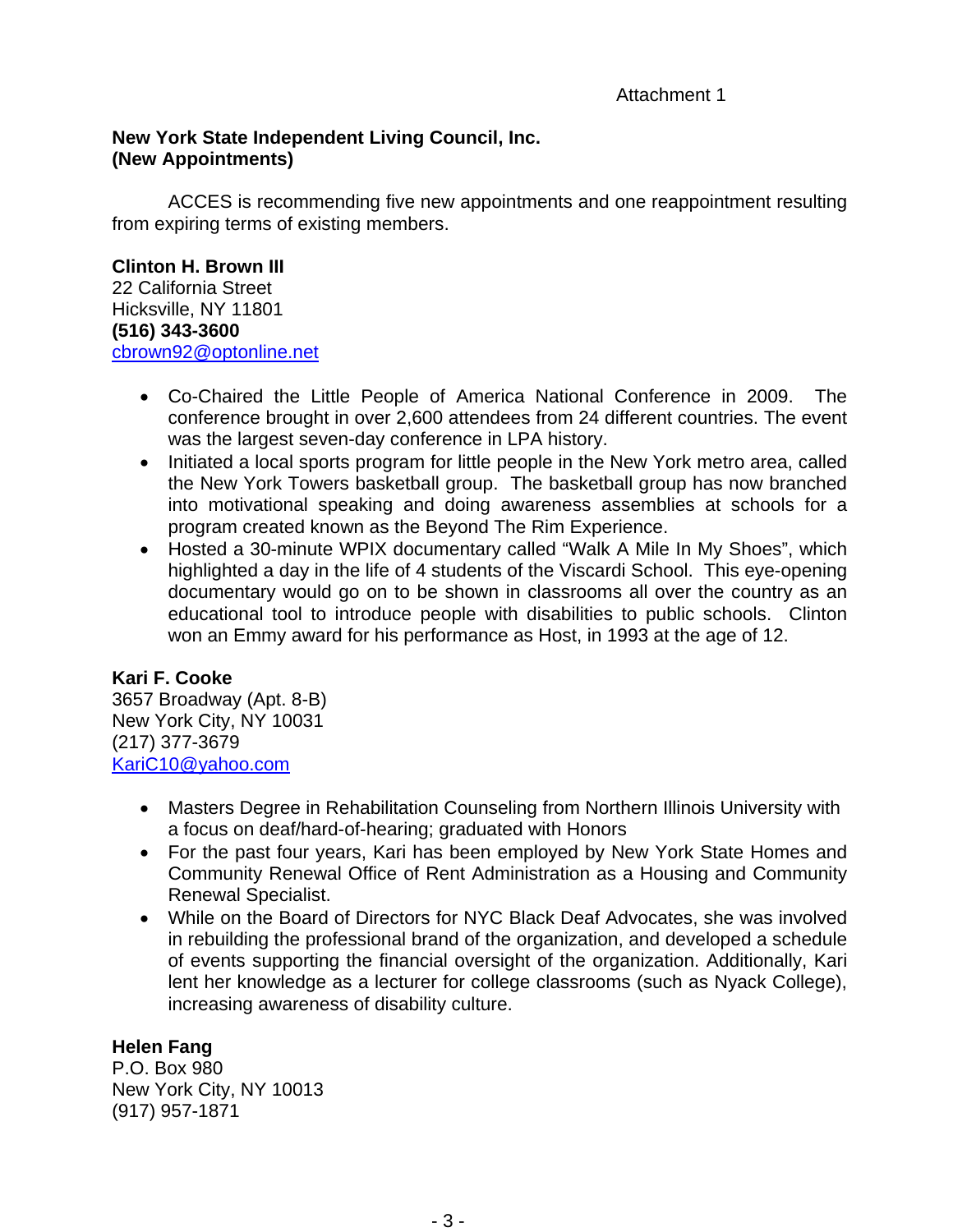# [hfang88@gmail.com](mailto:hfang88@gmail.com)

- Tracked new and existing multifamily housing developments, tax credit allocations, unified funding awards, zoning changes and infrastructural developments throughout New York State for the NYS Homes and Community Renewal's Statewide Accessible Housing Registry for people with disabilities – **[www.nysaccessiblehousing.org](http://www.nysaccessiblehousing.org/),**  now known as **[www.nyhousingsearch.gov](http://www.nyhousingsearch.gov/)**.
- Developed service plans with consumers that include annual subsidized housing recertifications, eviction prevention, shelter placement, entitlement assistance, independent living skills training, financial management, vocational rehabilitation and housing search strategies.
- Coordinated the over **"55" Single Room Occupancy Program** (homeless reintegration program) - liaison with funders and over 30 shelter providers, trained and supervised case management aide, assessed new tenants, developed service plans, coordinate recreational activities, provided entitlement assistance, crisis intervention, and advocacy, conducted quarterly fire drills and program reporting.

## **Luis Gutierrez**

670 Water Street, Apt 5A New York City, NY 10002 (347) 614-8221 [Lui3185@aol.com](mailto:Lui3185@aol.com)

- Executive Board-Chair for CUNY Coalition for Students with Disabilities, conducting meetings throughout CUNY campuses to support students with disabilities and provided counseling. Lobbied in Albany to help generate funds, provided support and organized events throughout CUNY, Facilitated conversations with legislators to help fund programs and resources.
- Youth Leader, at Our Lady of Sorrows Church, New York, NY Conducted support group meetings to discuss issues with teens and adolescents, developed creative activities to help the youth discover their talents, provided counseling and resources for the youth.
- Vocational Educational Rehabilitation Counselor: Developed job readiness assessments for individuals who are in the process of recovery, facilitated counseling groups, provided individual counseling to adults in the process of recovery from substance abuse history.

# **Susan J. Hoger**

Resource Center For Accessible Living, Inc. 727 Ulster Ave. Kingston, NY 12401 (845) 331-0541 ext. 11 [shoger@rcal.org](mailto:shoger@rcal.org)

• Serves as the Executive Director of the Resource Center for Accessible Living, an Independent Living Center in Kingston, NY, for the past seven years, and has worked at the center since 1998. Her leadership has led to a dramatic increase in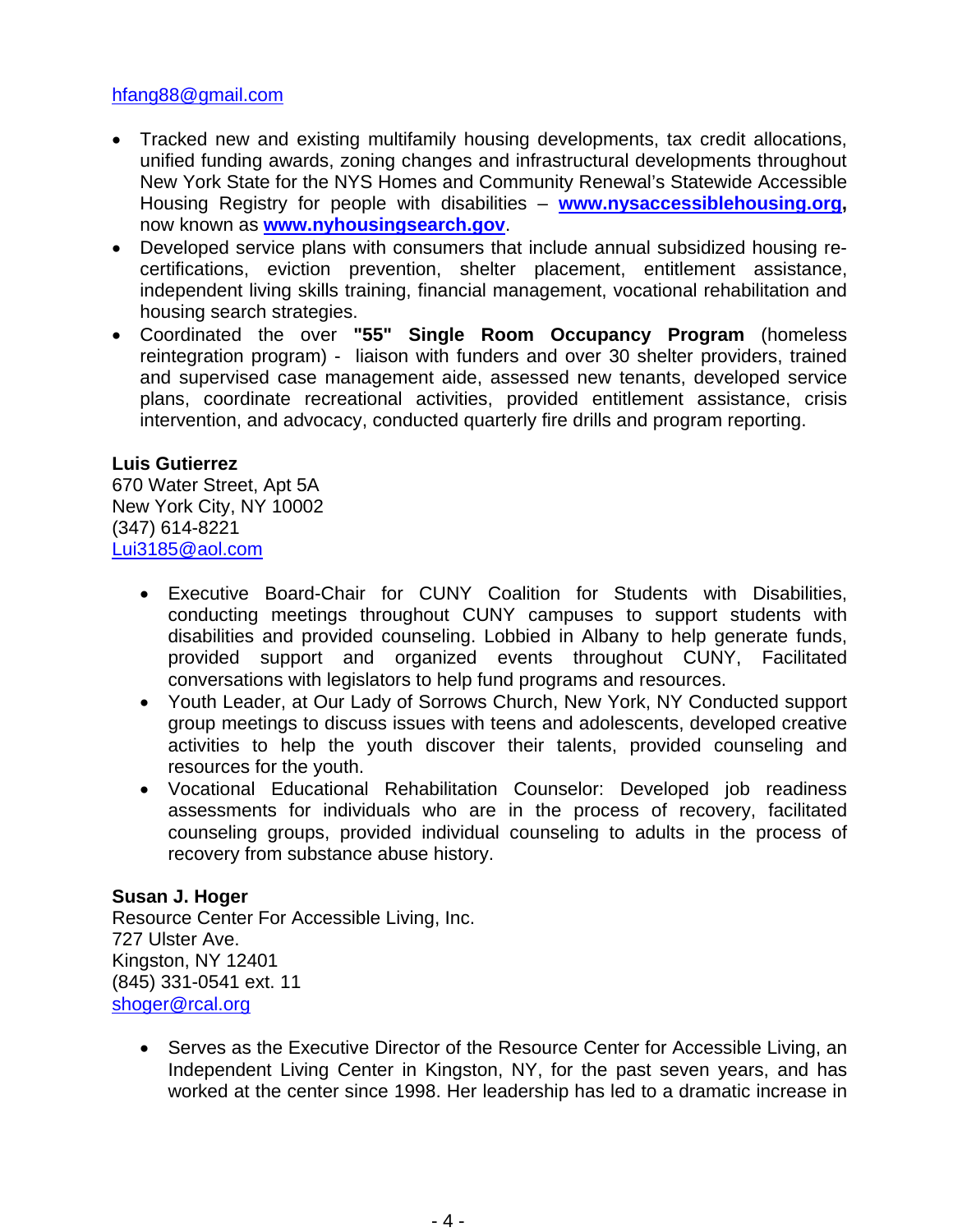the center's budget and the services offered. She recently supervised the purchase and complete renovation of a new building to house the center.

- Actively advocated for systemic change in the long term care system in her community. She has worked closely with the local office for the aging and providers to develop innovative collaborative programs to serve people with disabilities of all ages who want to stay in their homes. She opposes the continued operation of the county nursing home, and has provided local policy makers with extensive information about alternatives to institutionalization and the lower costs associated, to guide these critical decisions about spending county resources.
- She is an active member of the board of directors of the New York Association on Independent Living and chairs board finance and membership committees. She is also a member of the government liaison and public policy committees, both of which guide the development of NYAIL's policy positions and strategy to advance those positions to state policy makers.

# **Carla Lewis-Irizarry**

147  $5^{\text{th}}$  Avenue, Apt. #4-A Brooklyn, NY 11217 (917) 346-7611 [Carlalewis34@gmail.com](mailto:Carlalewis34@gmail.com)

- Has over a decade of professional experience working in the public sector, as a former social worker with the City of New York Administration for Children's Services where she provided support and advocacy services to foster care children and their families.
- Her efforts have led to the Founding of the Able Forces Club in 1993, a Disability Club for teaching awareness about disability issues to disabled/non-disabled students in the college community, assistance of the MPA Student Association and workshops to address the educational and accommodation needs of individuals with disabilities.
- Credentials include a BA in Forensic Psychology, certificate in Dispute Resolution, and a MPA from John Jay College of Criminal Justice and currently, the pursuit of a Masters of Arts degree in Disabilities Studies at the City University of New York Graduate Center, School of Professional Studies (SPS). Her educational journey does not stop there but continues with the pursuit of her PhD in Disability Studies with an emphasis on public policy and administration.

## **Maura Kelley, CPRP**

3108 Main St. Buffalo, NY 14214 (716) 836-0822 ext. 162 [mkelley@wnyil.org](mailto:mkelley@wnyil.org)

> Currently serves on several Board of Directors and committees representing people with psychiatric disabilities. Committees include the New York Association of Psychiatric Rehabilitation and the Mental Health Empowerment Project Board of Directors, a member of the Erie County Community Services Board, and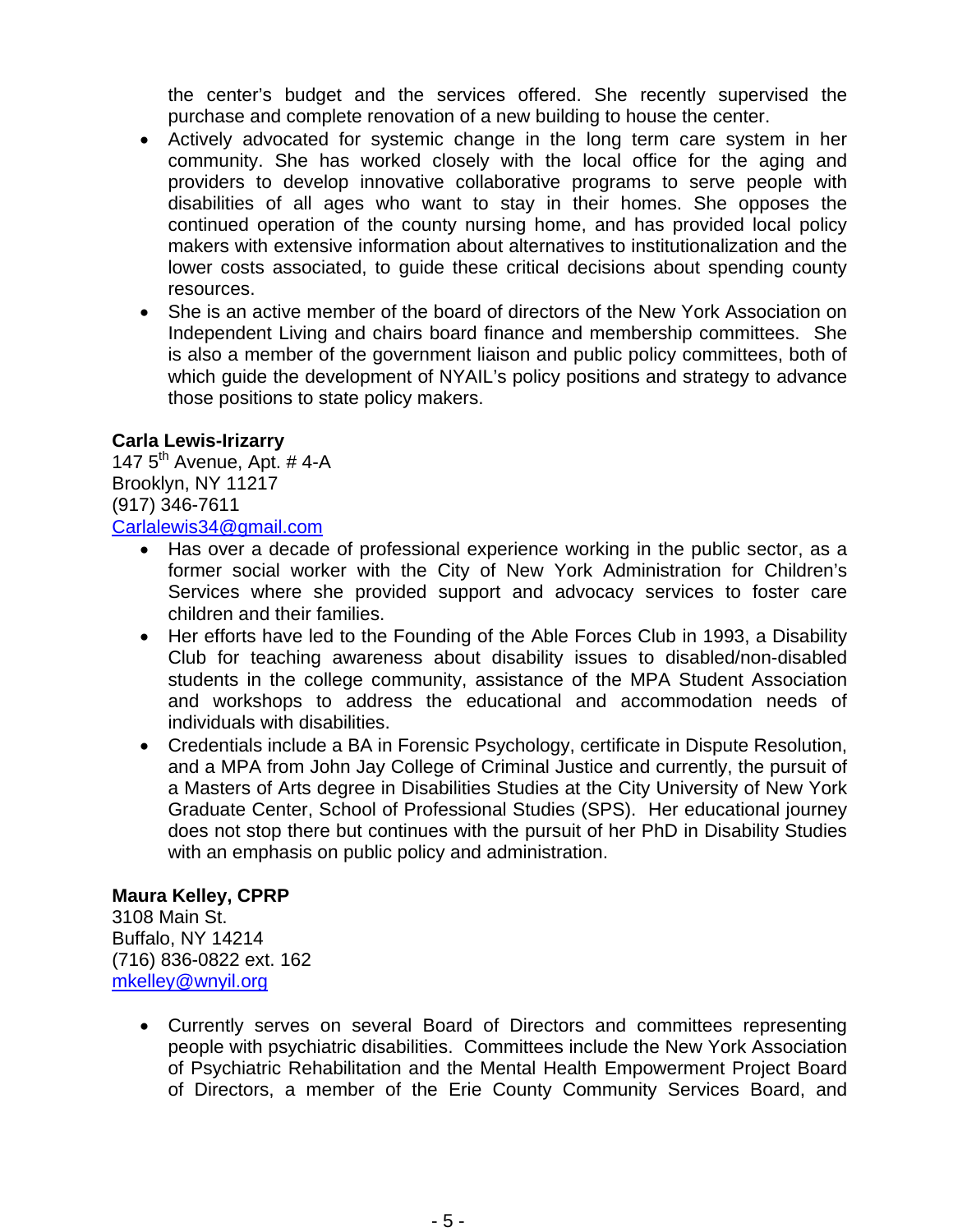executive member of the Restoration Society, Inc, Spectrum Human Services, and Mental Health Empowerment Board of Directors.

- Runs a large agency program whose primary goal is to address these issues and has been very successful in assisting in these endeavors, serving over 1500 people with disabilities per year. Advocacy includes employment, community living, and de-institutionalization of people with disabilities.
- Provided testimony to the National Council on Disability regarding Restraints and Seclusion. 2000, Publication of Testimony in report to the President of the United States.

# **Marc Rosen**

241 Walnut Road. Glen Cove, NY 11542. (516) 458-2161. [marc.rosen88@gmail.com](mailto:marc.rosen88@gmail.com).

- Provides consultant and advocacy services to families of youth with disabilities, lessons in self-advocacy for teenaged clients, and assist in talks at IEP and CSE meetings at schools to ensure better outcomes for students.
- Eight plus years direct advocacy experience, beginning with self-directing own high-school education from age 14 onward in order to minimize an abusive parent's influence. Self-taught education law, and disability law.
- Member of YouthPower! and National Youth Leadership Network.

# **Susan Ruff**

6 Kolb Road. Binghamton, NY 13905 (607) 761-7557 [advocate@stic-cil.org.](mailto:advocate@stic-cil.org)

- For ten years served as Director of the Supported Employment program (Job Connections) at Southern Tier Independence Center in Binghamton, NY. The program focused on helping persons with the most severe disabilities find jobs they wanted.
- Coordinated the Mid-South Early Childhood Direction Center, working with families of young children. In addition to support for new parents, the ECDC developed a vast cadre of trainers for early childhood educators over a large geographic region and developed partnerships with NYSED staff, local school districts, and preschool providers which have continued to grow.
- Has planned, coordinated, presented, and served as a panelist for numerous workshops, conferences, government hearings, college classes in NY, RI, and Washington, DC on a broad range of topics related to services for people with disabilities.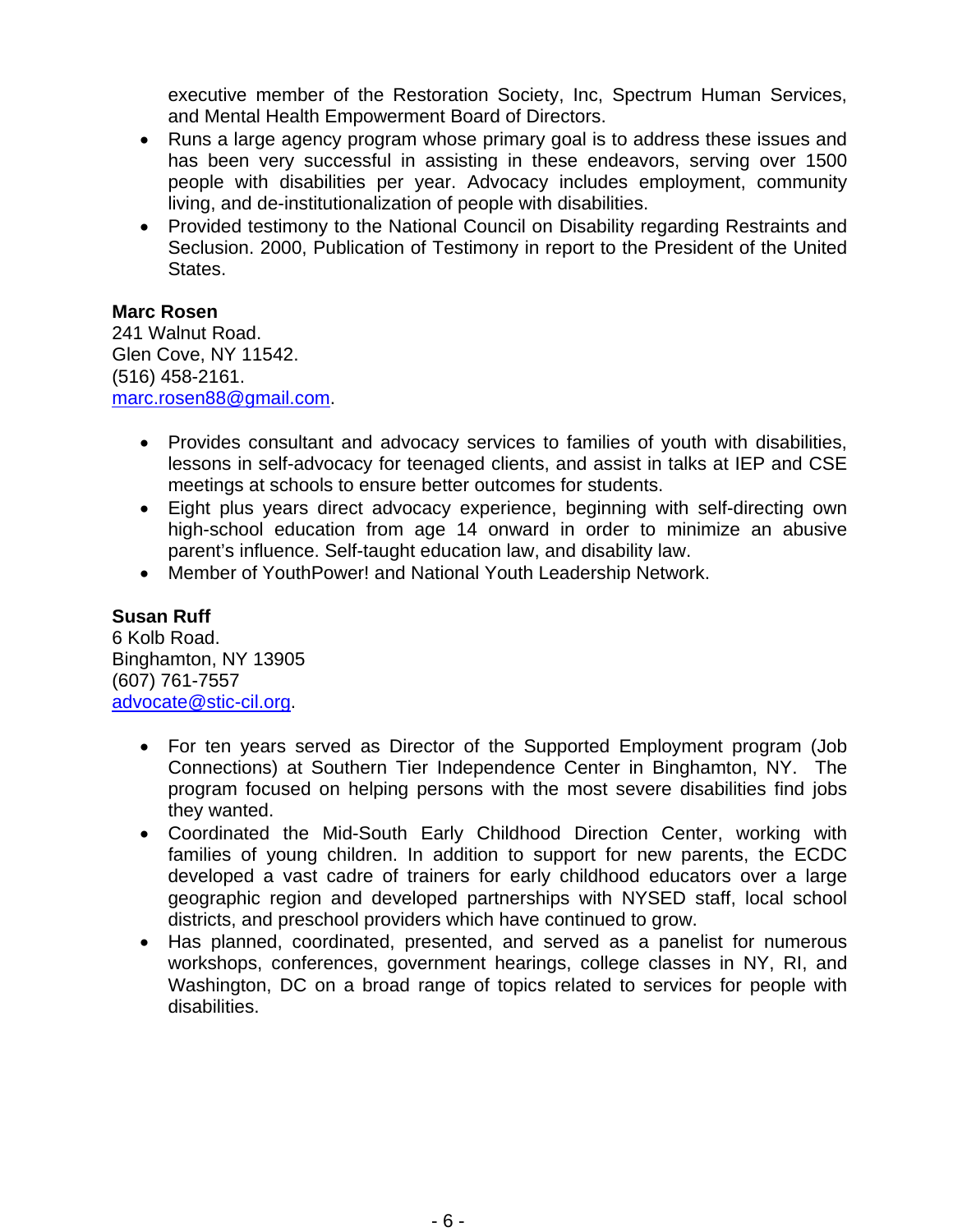# **New York State Independent Living Council, Inc. (Term Expirations)**

# **Center for Independent Living Director**

2014 Denise A. Figueroa (Chair), 1064 New Loudon Road, Cohoes, NY 12047, (518) 785 8295 V, E-mail: [dfigueroa@ilchv.org](mailto:dfigueroa@ilchv.org)

#### **Representatives from Centers for Independent Living**

- 2013 Chad Underwood (Treasurer), Access to Independence of Cortland County, 26 N. Main Street, Cortland, NY 13045 (607) 753-7363 V & TTY, (607) 756-4884 Fax, Email: [cwunderwood@aticortland.org](mailto:cwunderwood@aticortland.org)
- 2014 Susan Hoger, Resource Center for Accessible Living, 727 Ulster Avenue, Kingston, NY 12401, (845) 331-0541 V, (845) 331-2076 Fax, E-mail: [shoger@rcal.org](mailto:shoger@rcal.org)
- 2014 Susan Ruff, Advocacy Director, Southern Tier Independence Center, 135 East Frederick Street, Binghamton, NY 13904, (607) 724-2111 V & TTY, (607) 722- 3600 Fax, Email: [advocate@stic-cil.org](mailto:advocate@stic-cil.org)

#### **Advocates for Individuals with Disabilities**

- 2014 Kenneth L. Stewart, 34 Points of View, Warwick, NY 10990, (845) 986-2955 V, E-mail: [cclvi@yahoo.com](mailto:cclvi@yahoo.com)
- 2013 Brett Eisenberg, Executive Director, Bronx Independent Living Services, Inc, 4419 Third Avenue, Bronx, NY 10457, (718) 515-2800 ext 116 V, Email: [brett@bils.org](mailto:brett@bils.org)
- 2014 Helen Fang, PO Box 980, New York, NY 10013, (917) 957-1871 V, Email: [hfang88@gmail.com](mailto:hfang88@gmail.com)
- 2014 Maura Kelley, Western New York Independent Living, 3108 Main Street, Buffalo, NY 14214, (716) 836-0822 ext 162 V, Email: mkelley@wnyil.org
- 2013 Shelley Klein, PhD, 227 Norman Road, New Rochelle, NY 10804, (914) 632-4916 V, Email: **[accwest@aol.com](mailto:accwest@aol.com)**
- 2012 Carla Lewis-Irizarry, 147 Fifth Avenue, Apt 4A, Brooklyn, NY 11217, (917) 346- 7611 V, Email: [carlalewis34@gmail.com](mailto:carlalewis34@gmail.com)

## **Representatives of Service Organizations for Individuals with Disabilities**

2013 Kari Cooke, 739 West 186th Street, 4E, New York, NY 10033-8527, Phone: (212) 781- 8309, E-mail: emprentiss@juno.com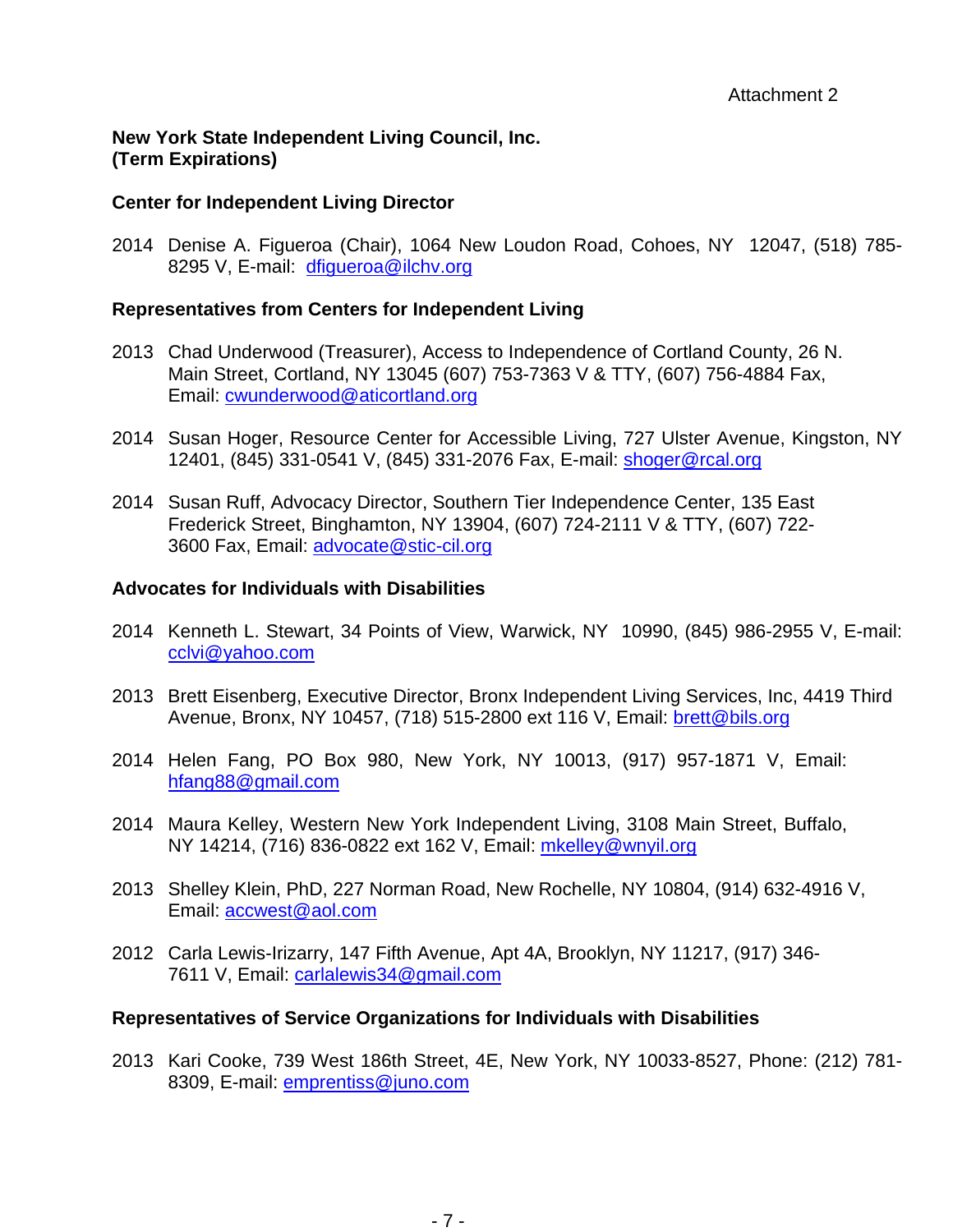- 2014 Wendy Strobel (Member-at-Large), MS, CRC, ATP, Faculty, DBTAC Northeast ADA Center, 203 ILR Extension Bldg., Ithaca, NY 14853, Phone: (716) 713-6038, E-mail: [ws283@cornell.edu](mailto:ws283@cornell.edu)
- 2012 Susan (Storms) Gray (Vice Chair), 2765 Green Street, Weedsport, NY 13166, (315) 834- 6241 V, Email: [sstorms1@bci.net](mailto:sstorms1@bci.net)
- 2014 Luis Gutierrez, 670 Water Street, Apt 5A, New York, NY 10002, (347) 614-8221 V, Email: [lui3185@aol.com](mailto:lui3185@aol.com)

#### **Parent/Guardian of an Individual with a Disability**

- 2012 Lynn Drucker, Director of Development, Winthrop University Hospital, 1406 Van Nostrand Place Merrick, New York 11566, (516) 426-0358 V, Email: [lynndrucker@verizon.net](mailto:lynndrucker@verizon.net)
- 2012 David Whalen, Disability Awareness Trainer/Consultant, 74 Fleetwood, Williamsville, NY 14221, (716) 565-9338 V, E-mail: [davidvwhalen@yahoo.com](mailto:davidvwhalen@yahoo.com)

## **Native American Section 121 Project Representative**

# VACANT

## **Youth Representative**

2013 Marc Rosen, 241 Walnut Road, Glen Cove, NY 11542, (516) 458-2161 V, [marc.rosen88@gmail.com](mailto:marc.rosen88@gmail.com)

## **Other appropriate individuals**

- 2013 Capt. Luis Carlos Montalvan, 512 W. 112th Street, Apt 2A, New York, NY 10025, (719) 291-2540 V, Email: luiscarlosmontalvan@hotmail.com
- 2014 Ralph Giordano, 51 Creekside Circle, Castleton-on-Hudson, NY 12033-3206, Phone: (518) 477-7235, E-mail: [rgiordan@webtv.net](mailto:rgiordan@webtv.net)
- 2014 Melanie Shaw, Executive Director, New York Association for Independent Living, One Commerce Plaza, 99 Washington Avenue, Suite 806A, Albany, NY 12210, Phone: (518) 465-4650, E-mail: [mshaw@ilny.org](mailto:mshaw@ilny.org)
- 2014 Clinton Brown III, 22 California Street, Hicksville, NY 11801, (516) 343-3600, E-mail: [cbrown92@optonline.net](mailto:cbrown92@optonline.net)

# **Business**

2012 Jerrie Gamble-Henderson, 400 Brunswick Drive, 10-6, Troy, NY 12180, (518) 326-1228 V, Email: [jgamble@nycap.rr.com](mailto:jgamble@nycap.rr.com)